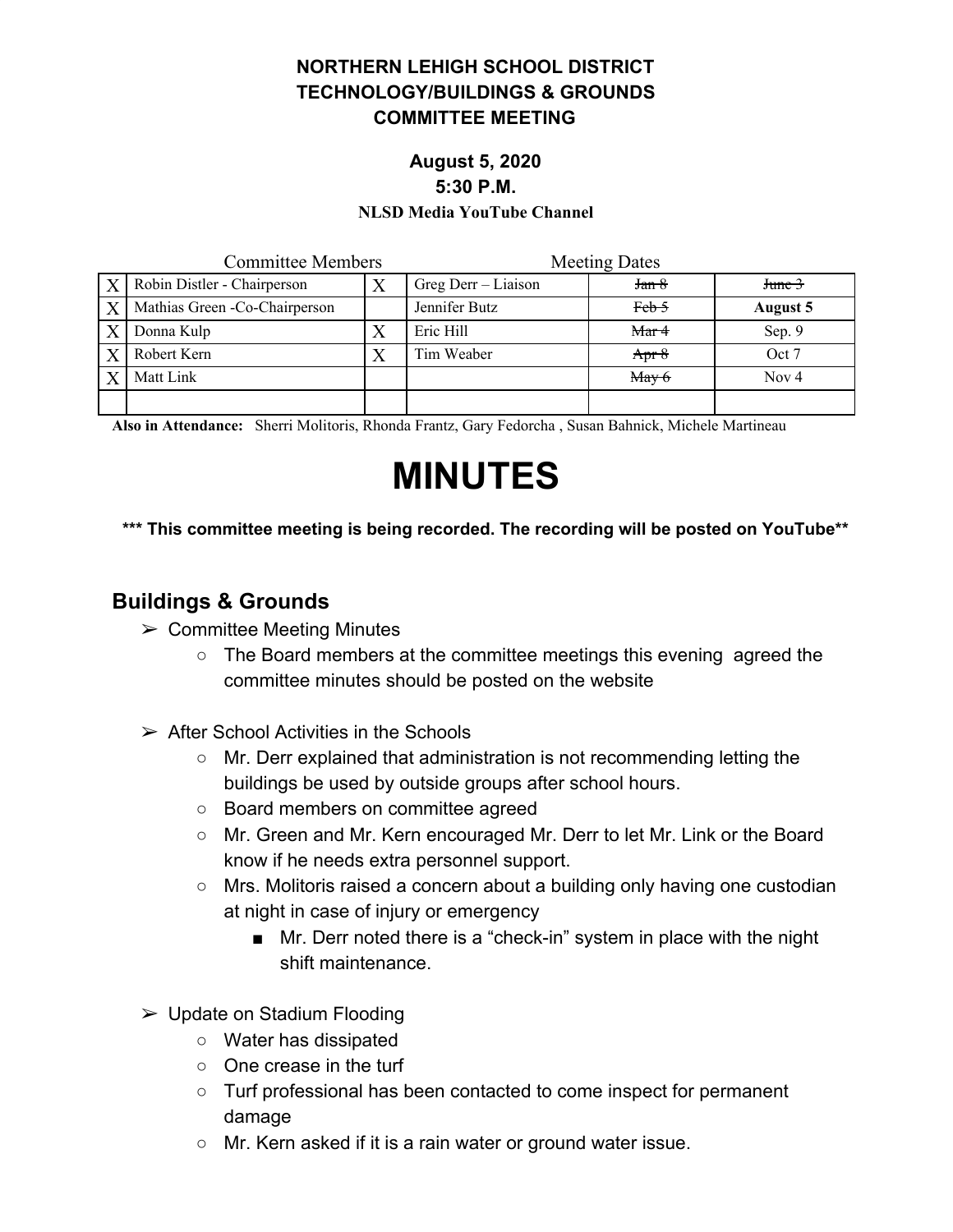- Mr. Derr said he believes it was overflow from the stream behind the shed, not groundwater.
- Mrs. Frantz will check to see what our insurance policy says about groundwater. She has submitted a claim.
- $\triangleright$  Use of Middle School Gymnasium as Shelter
	- Mr. Derr notified the committee that the gym was utilized as a temporary shelter per the request of the Slatington Borough Emergency Management Shelter for evacuees from the 7th Street Village. Mr. Derr was the point person for this and made arrangements for a bus to transport the evacuees and monitored the NLMS Gym while they were on site. We also sent a lift van to get residents to the hotel for shelter since they could not board the 78 passenger bus. The facility was sanitized the next morning.
	- Mr. Derr reached out to the manager of the housing complex and they are going to install a billboard with information posted about the school district.
- $\triangleright$  Mr. Derr shared a request from a neighbor to allow them to use one of our border fields for a gathering at his house.

# **Technology**

- $\triangleright$  Mr. Hill thanked all involved for the release of our new district website. Mr. Kern, Mrs. Dibilio, Mrs. Bashore and Mr. Haas.
- ➢ Laptop/Chromebook Insurance
	- Mr. Hill explained the proposed plan for laptop insurance.
		- Last year Take-Home/On-Campus Option
			- Not conducive to current education situation
			- Equity in education for all students
			- Legal guidance
			- Insurance Option revenue received for 1:1 bought is \$10,165 and then also additional \$54,503 from the computer buyback program. (\$64,668) This does not take into account any costs we would have incurred this year for purchasing replacement parts
			- Premium Same as last year
				- \$20 for Chromebooks
				- \$40 for Laptops
				- \$80 Maximum for families
				- Free Lunch Students Free Insurance
				- Reduced Lunch Students Half-Price Insurance
				- Deductibles will be 50% of repair/replacement costs for non-warranty issues